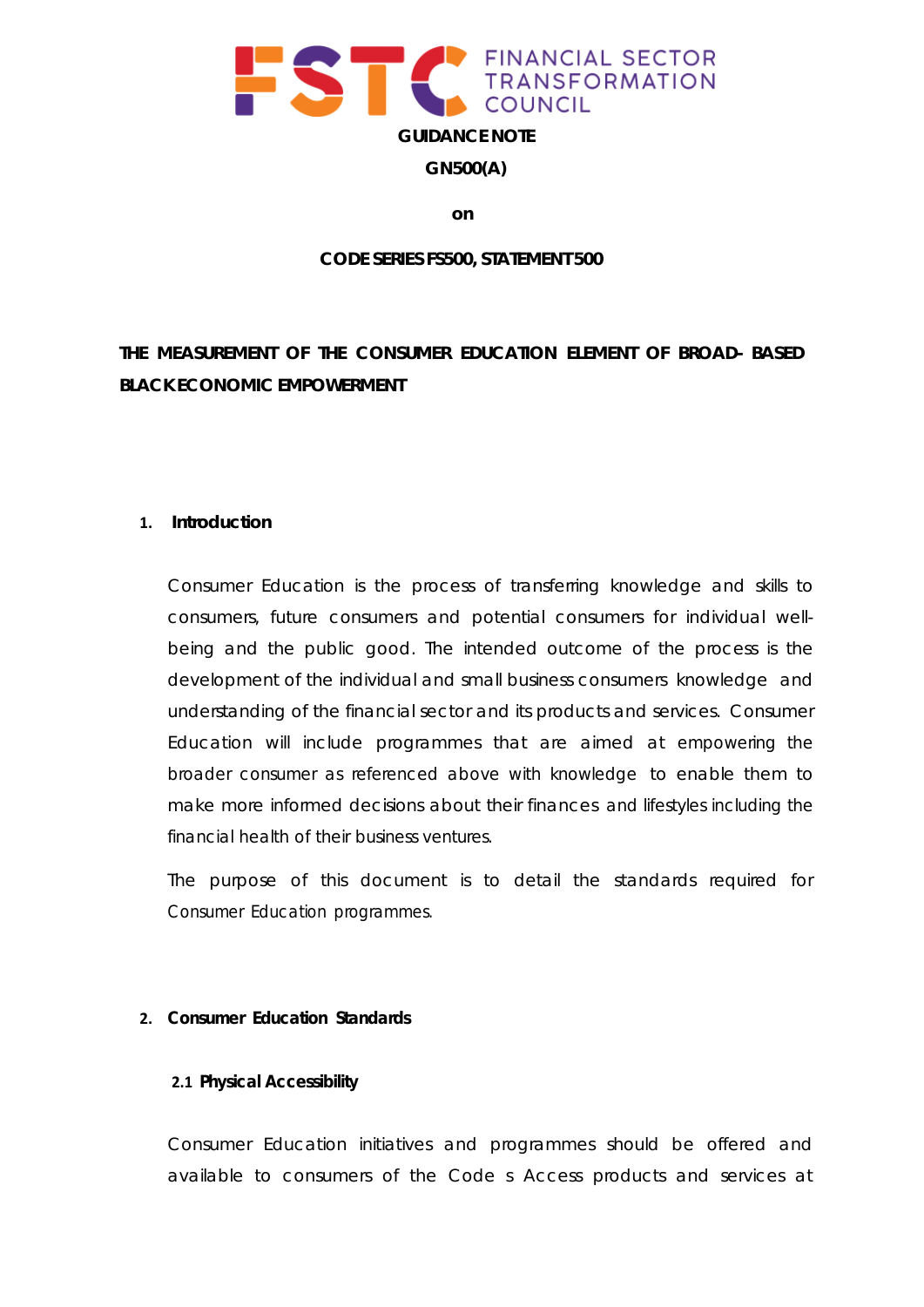points of service or transaction, or other appropriate locations (limited to customer education).

Consumers or potential consumers of financial products and services should be referred to the nearest available and appropriate place for easy access and time at which appropriate Consumer Education will be available. A minimum of 25% of the funds available must be allocated to rural areas, i.e., outside the major metropolitanareas using the municipal index as per the transformational infrastructure guidance note GN600a.

## **2.2 Appropriateness**

Consumer Education initiatives and programmes must meet the identified needs of and be directed at consumers in the Code s target groups, with the aim of achieving the Code s Access goals. The outcomes of the Code s Consumer Education programmes must be measurable and able to contribute to the achievement of score points. Consumer Education must enable consumers to make more informed decisions about their finances and lifestyles including the financial health of their business ventures. With respect to the SMME CE in particular, the content should have a clear focus on financial products and services and the role thereof in supporting business operations.

Some examples are: budgeting, investing and borrowing, capital management, short term insurance, risk management, financial reporting, record keeping, management of debtors and expenses.

Note: Business specific training related to the business consumer service offering is not deemed to be CE development.

### **2.3 Measurability**

### **2.3.1 Quality Service Providers**

2.3.1.1 External Service Providers: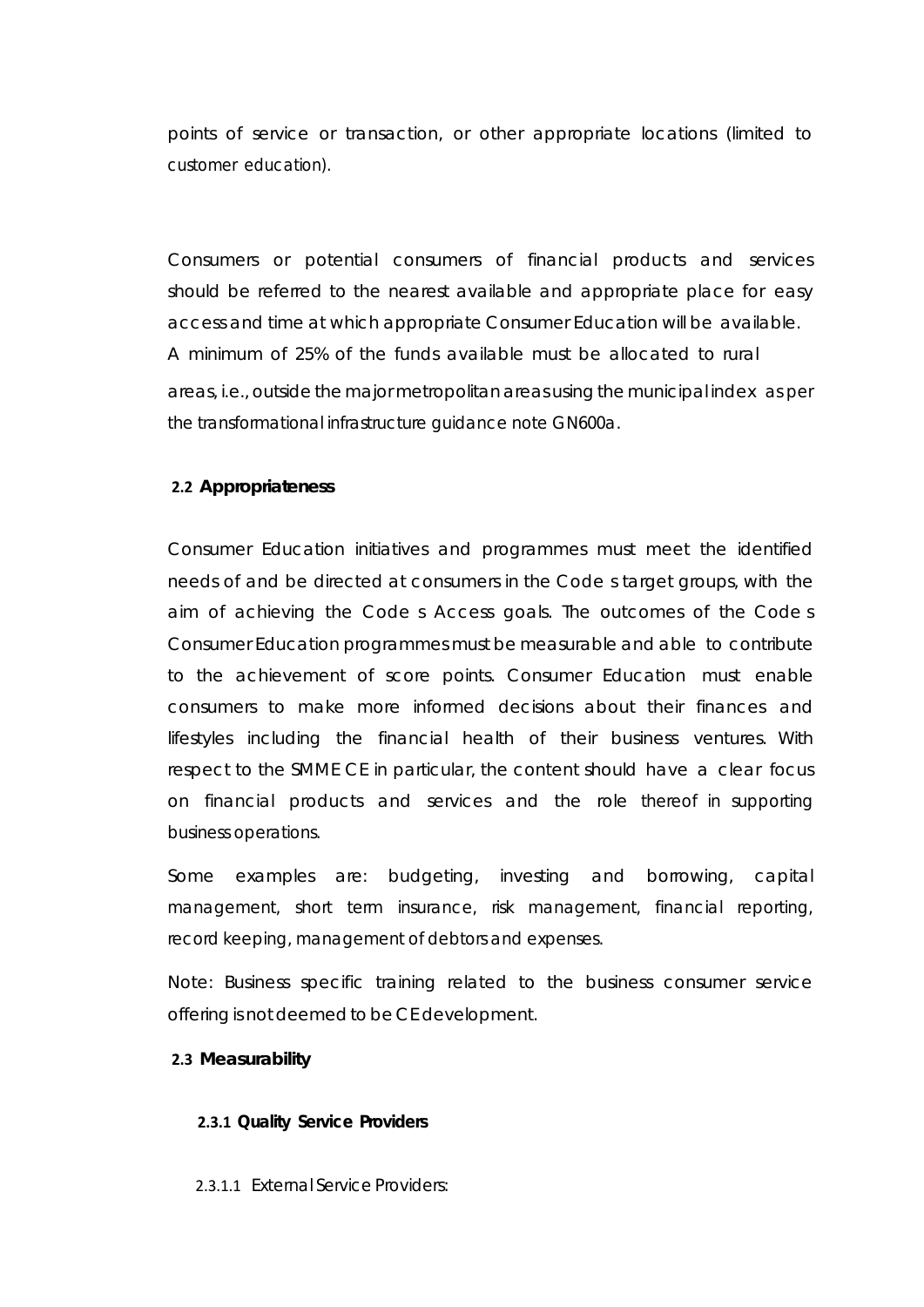- 2.3.1.1.1 The service provider should be a juristic person. Should the project be delivered by an individual, the individual should have the relevant skills and experience to do so.
- 2.3.1.1.2 The service provider should have a minimum level4 B-BBEE credentials within 12 months upon appointment.
- 2.3.1.1.3 An appropriate agreement, such as a service level agreement, must be put in place in order to ensure quality implementation of projects.
- 2.3.1.1.4 The service provider and/or individuals who will be implementing the project must be suitably qualified in the relevant field, i.e.:
	- (a) School project service providers must have appropriate experience and skills in the formal education environment;
	- (b) Face to face classroom type service providers must have appropriate experience and skills in the field of face to face training;
	- (c) Media project service providers must have appropriate skills and experience in the media world, and preferably in the world of educational media / edutainment;
	- (d) Any other relevant service providers must be able to prove skills and experience in their fields.

### **2.3.1.2 Internal Resources**

- 2.3.1.2.1 Internal resources must be appropriately and suitably skilled and equipped to deliver the Consumer Education messages to recipients of the programmes;
- 2.3.1.2.2 A peer review of internal resources should be used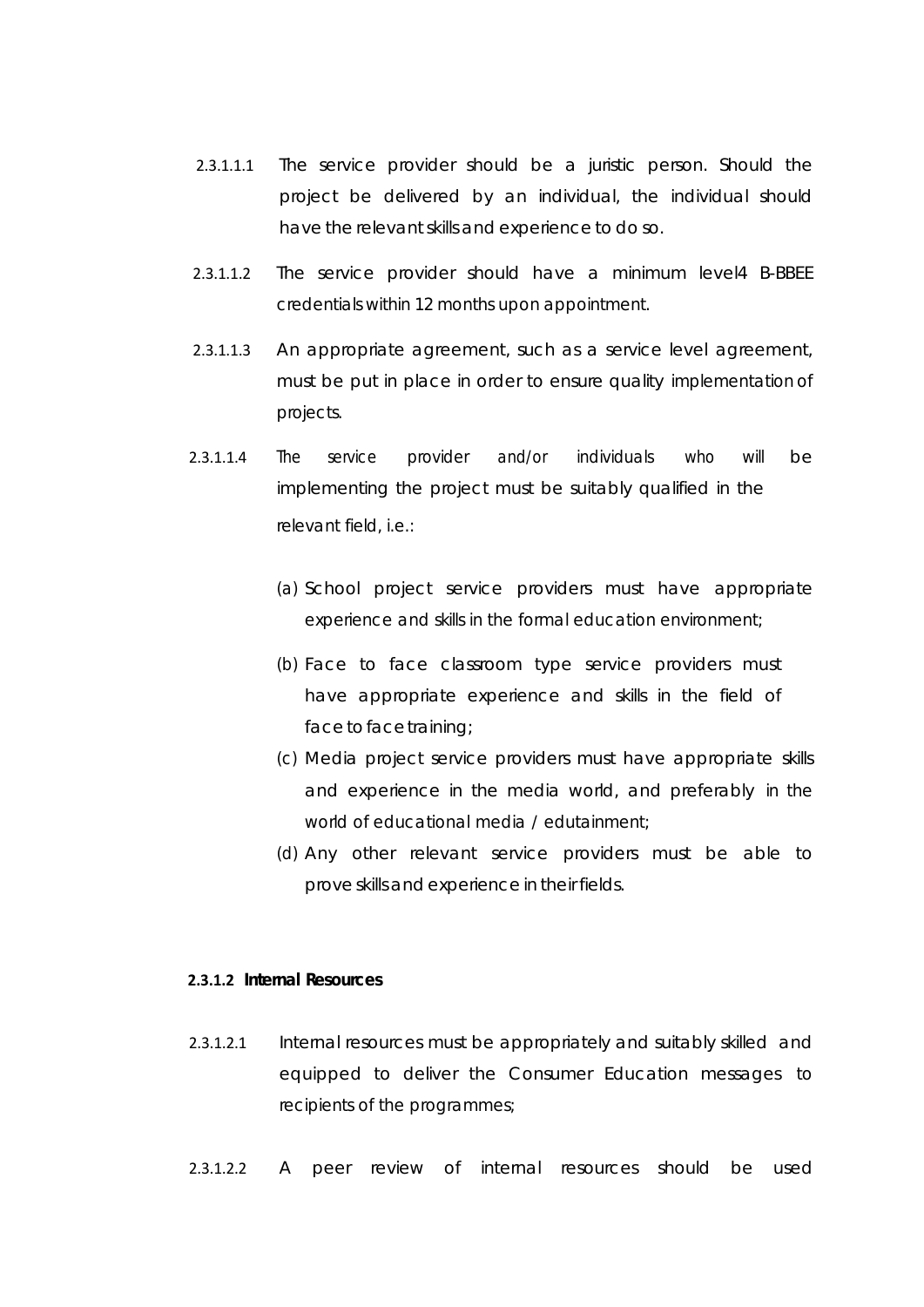periodically to ensure that the resource/s perform his/her/their services efficiently and successfully;

- 2.3.1.2.3 The material/content used by the internal resource should be reviewed by peers for its suitability;
- 2.3.1.2.4 The impact of the projects using internal resources should be considered when a project is repeated or continued. Should the impact assessment indicate a lack of learning/impact, the internal resource should be replaced with a more suitable candidate.
- 2.3.1.2.5 The impact assessment of projects using internal resources should be done by an independent service provider.

### **2.3.2 Consumer Education Programmes**

#### **2.3.2.1 Interactive Initiatives/Projects**

An interactive initiative is defined as any initiative where there is active interaction between the facilitator, i.e., a person or another appropriate medium, and the target audience. These will include but not be limited to:

- 2.3.2.1.1 Face-to-face, classroom type initiatives;
- 2.3.2.1.2 Workshops and seminars;
- 2.3.2.1.3 Industrial theatre and other edutainment programmes which are facilitated with an audience;
- 2.3.2.1.4 Radio programmes where listeners are allowed to engage, including through electronic means, e.g., phone-in, SMS, social media and others;
- 2.3.2.1.5 TV programmes where viewers are allowed to engage, including through electronic means e.g. phone-in, SMS, social media,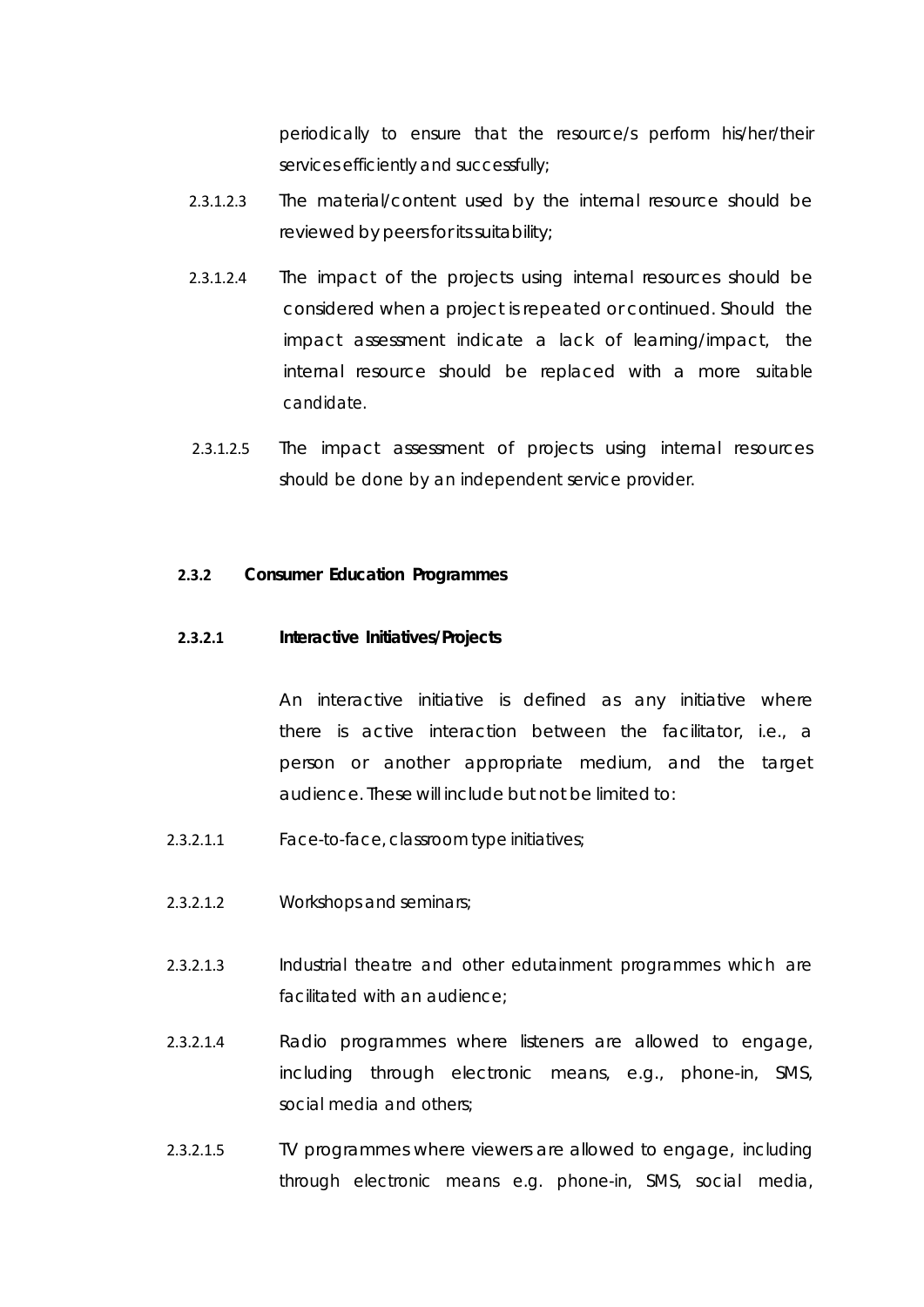industrial theatre, focus group discussions and others.

2.3.2.1.6 Online learning platforms such as web-based training which facilitates interactive engagement and assessments

### **2.3.2.2 Awareness Initiatives/Projects**

- 2.3.2.2.1 Consumer awareness projects are defined as consumer financial literacy projects through which consumers are provided with *basic information* of financial literacy concepts, their rights and responsibilities as consumers in the financial services field, where they can find information about financial services product types and services, as well as where they can goforassistanceand/or recourse.
- 2.3.2.2.2 Awareness projects include providing *basic information* using tools and mechanisms not including advertisements but including information in the media as well as other mediums, such as radio, television and print, billboards, guides, booklets, brochures, pamphlets/leaflets, cell phone, the social media, the internet and other similar mediums.
- 2.3.2.2.3 Awareness projects do not include in-depth education and/or recognised education methods.

### **2.3.3 Impact**

2.3.3.1 All initiatives should be measurable to demonstrate impact. Monitoring and evaluation should therefore form part of every project to ensure both quality service providers and good use of money. And the achievement of project objectives such as effective knowledge transfer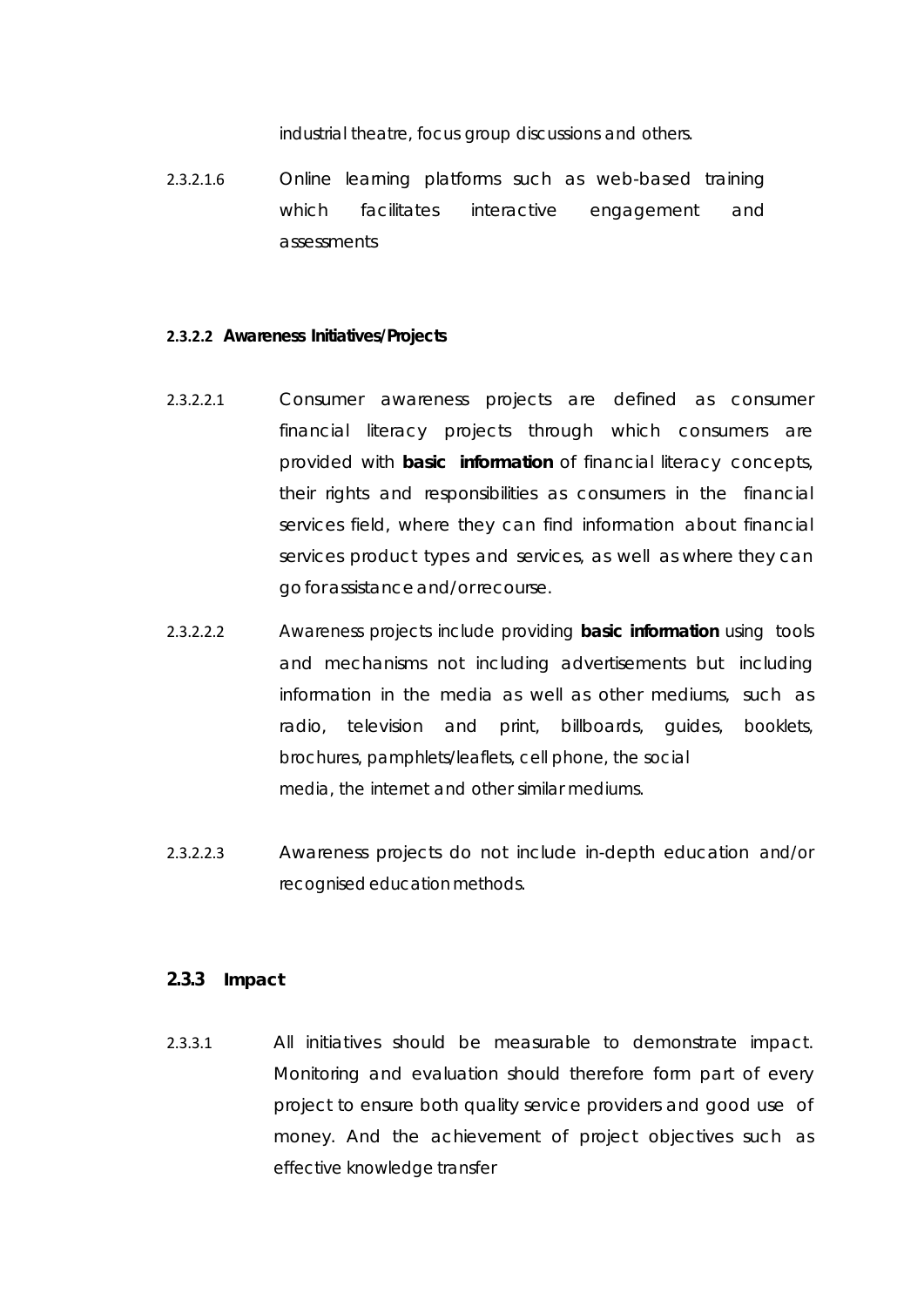2.3.3.2 All projects should be measured by independent service providers, including projects using internal resources. This means that a separation between the person and/or entity that implements the project and the person and/or entity that measuresthe impact should exist at all times.

## **2.3.4 Split between the two types of initiatives**

Up to 100% of funding may be used for interactive initiatives or projects. Up to 40% of funds may be used for awareness initiatives or projects.

### **2.3.5 Branding**

- 2.3.5.1 Consumer Education should not cross the thin line into marketing. However, branding should be allowed, as this could assist companies in creating a trusted brand in the market and may also ensure the use of quality service providers as the company s brands will be at stake.
- 2.3.5.2 Any image branding by FSC participants or individual financial institutions should be appropriate, and not overwhelm the educationalcontent.
- 2.3.5.3 The content should be generic and product type related and not related to brand specific products.
- 2.3.5.4 Specific product or service marketing will not count as consumer education.
- 2.3.5.5 There will be no branding in the education content itself. Branding will be allowed in the following manner:

**(a) Booklets:** The logo and the pay-off line on the cover for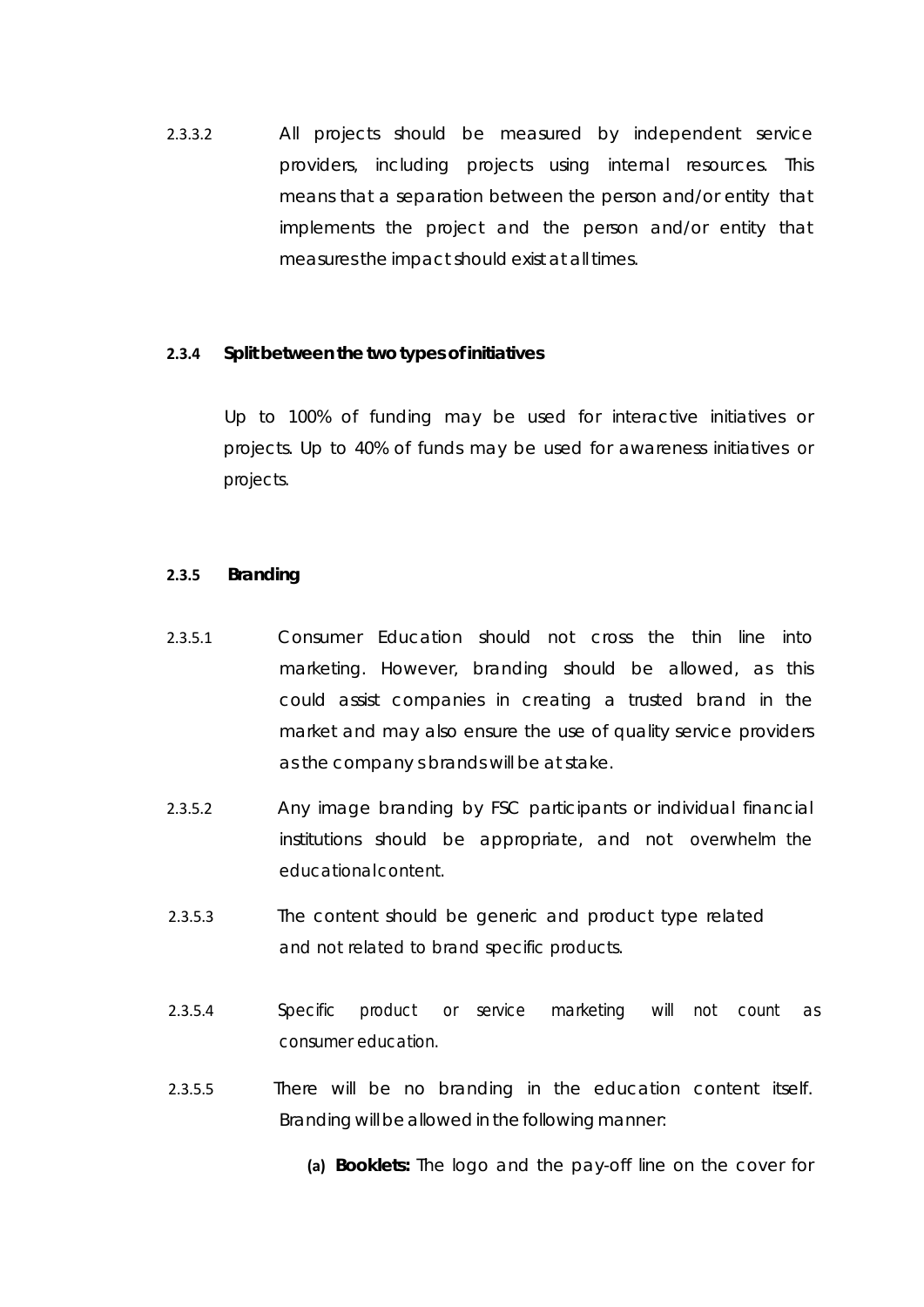branding and limited to a maximum of 10% of the education material.

- **(b) Posters and other aids not in booklet format**: The logo and pay-off line in the footer limited to 5% of the area of thematerial.
- **(c) Radio/Television**: Less than 5% of airtime.
- 2.3.5.6 The quality of the branding should generally be consistent with that of the education content (e.g. all full colour, or all black and white).

# **2.3.6 Funding Deployment**

Contributions made by the measured entity to third parties to perform Consumer Education on the measured entity s behalf qualify. For the avoidance of doubt such contributions are regarded as having been initiated and implemented by the entity once they are paid to the third party.

### **2.4 Target market**

Each one of the sectors, i.e., banking, long-term insurance and short-term insurance sectors will have a defined target market. This, in essence, means that every sector will target the portion of the financial services market that was not previously reached effectively by that sector s products. The target market will range from LSM1-8 for individuals with an income proxy of <R250k p/a. For a small business it would be based on qualifying as an EME as defined by the code. The individual income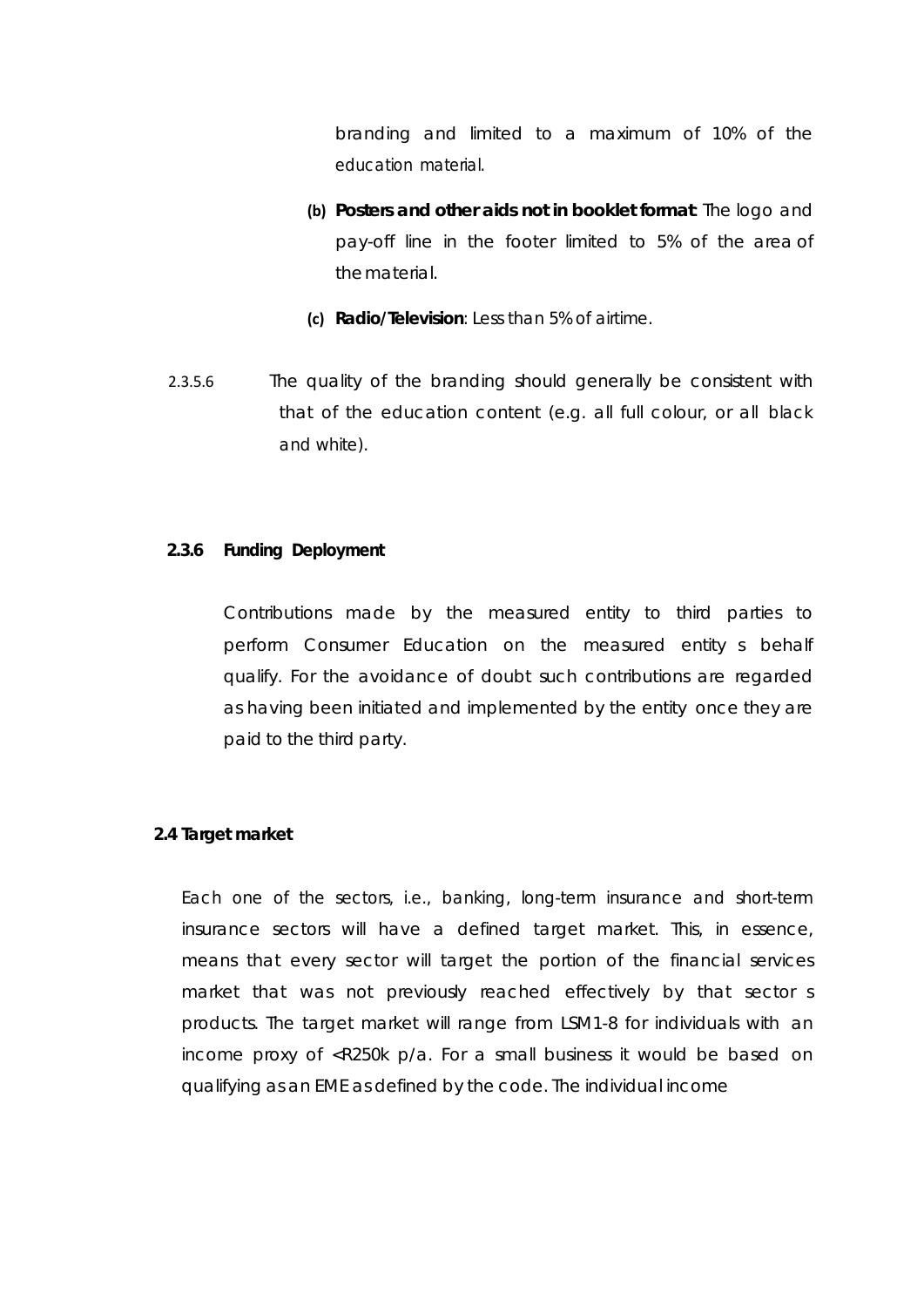proxy will be adjusted as and when required, but at a minimum should be adjusted by the annual consumer price index (CPI) per Stats SA.

# **GUIDANCE NOTE ON RETIREMENT FUND TRUSTEE EDUCATION**

**Addendum to FSC Guidance Note GN500 Consumer Education**

# **1. Introduction**

This guidance note is intended to be an addendum to the Amended Financial Sector Code (Amended FS Code) Guidance Note GN500, to give clarity to Retirement Fund Trustee Education (RFTE).

The guidance note serves as a guideline for RFTE, in order to give clarity to these types of interventions and to ensure that, upon compliance the RTFE will be recognized for AmendedFS Code point scoring purposes. These guidelines apply to RFTE programs conducted from the effective date of the 2017 Amended FS Code.

# **2. Objectives**

The objectives of this guidance note are to:

- 2.1 Specify the target market for RFTE
- 2.2 Define the different types of programs / initiatives
- 2.3 Specify the measurement principles for qualifying programs / initiatives
- 2.4 Specify the minimum RFTE standards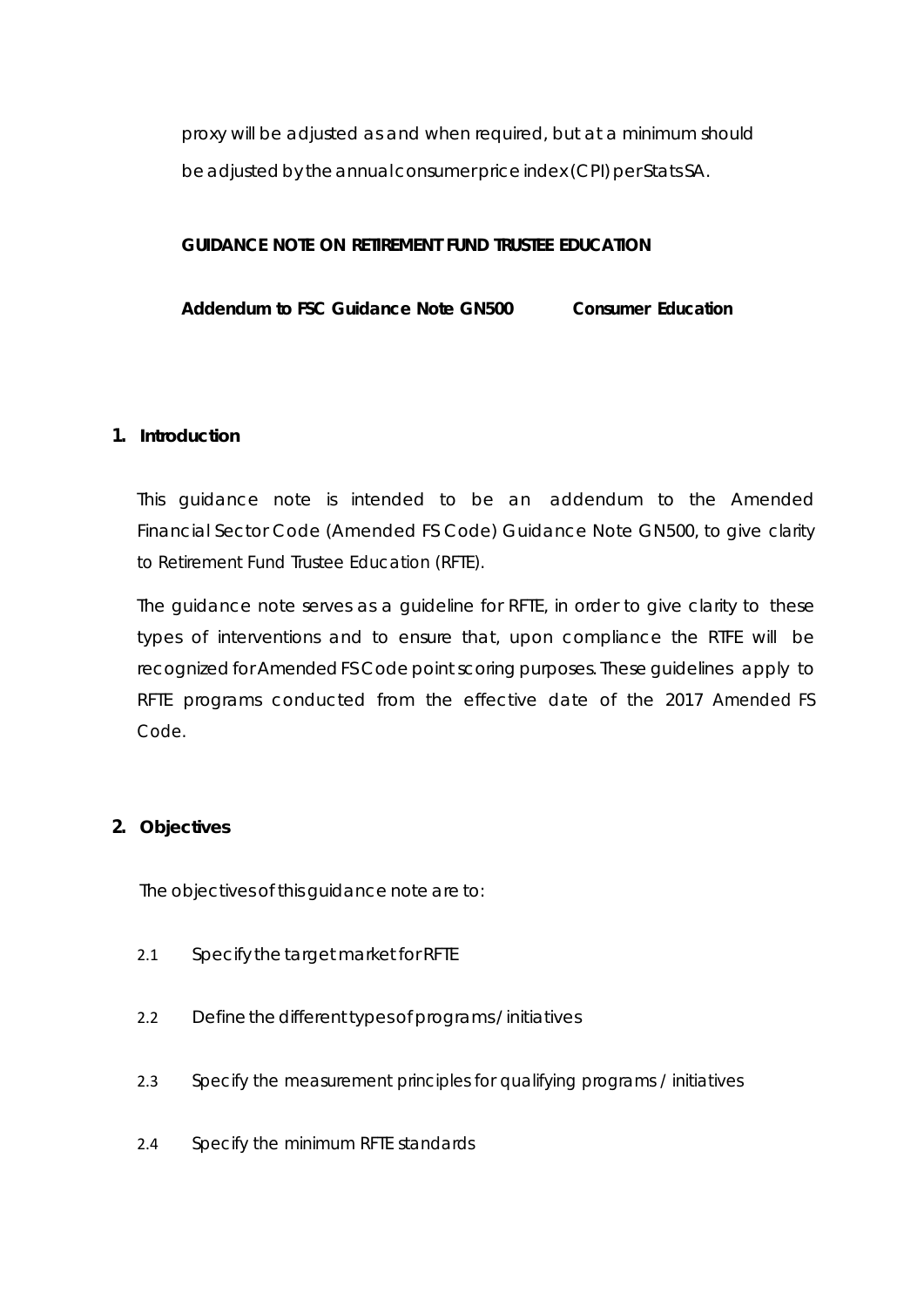## **3. Definition of Retirement Fund Trustee Education (RFTE)**

Retirement Fund Trustee Education is the process by which the board of management (sometimes referred to as the trustees) of retirement funds receive rigorous, regular and comprehensive training on the legislative and regulatory framework, and governance principles in order to equip them to effectively carry out their functions as retirement fund board members. Such training should enable Trustees to minimize their risk of liability, engage confidently with all stakeholders<sup>1</sup>, as well as to enable more effective decisionmaking for the ultimate benefit of fund members. In addition, Trustees should be educated on a continuing basis about new matters relating to their retirement funds, by ensuring that they acquire and maintain an understanding of risk management, investment risks and strategies, benefit structures, legal issues, regulatory and compliance requirements, taxation, actuarial and reform issues. Furthermore, Trustees of retirement funds stand in a position of trust, a fiduciary relationship to their funds and their members and must therefore act with integrity and apply ethical principles in fulfilling their duties towards the fund and all fund members, as well as comply with all applicable legislation.

## **4. Target market**

The FSTC (the Council), together with BATSETA, will conduct research on sectors to identify which sectors have a higher concentration of lower income fund members so that there can be motivation to concentrate RFTE interventions in those sectors. Principles to be incorporated:

<sup>1</sup> Stakeholders refer to service providers, asset consultants, members, etc.

- 4.1 The earning levels of trustees are irrelevant as training is carried out for the ultimate benefit of members of retirement funds.
- 4.2 Priority sectors will be identified in collaboration with the Council and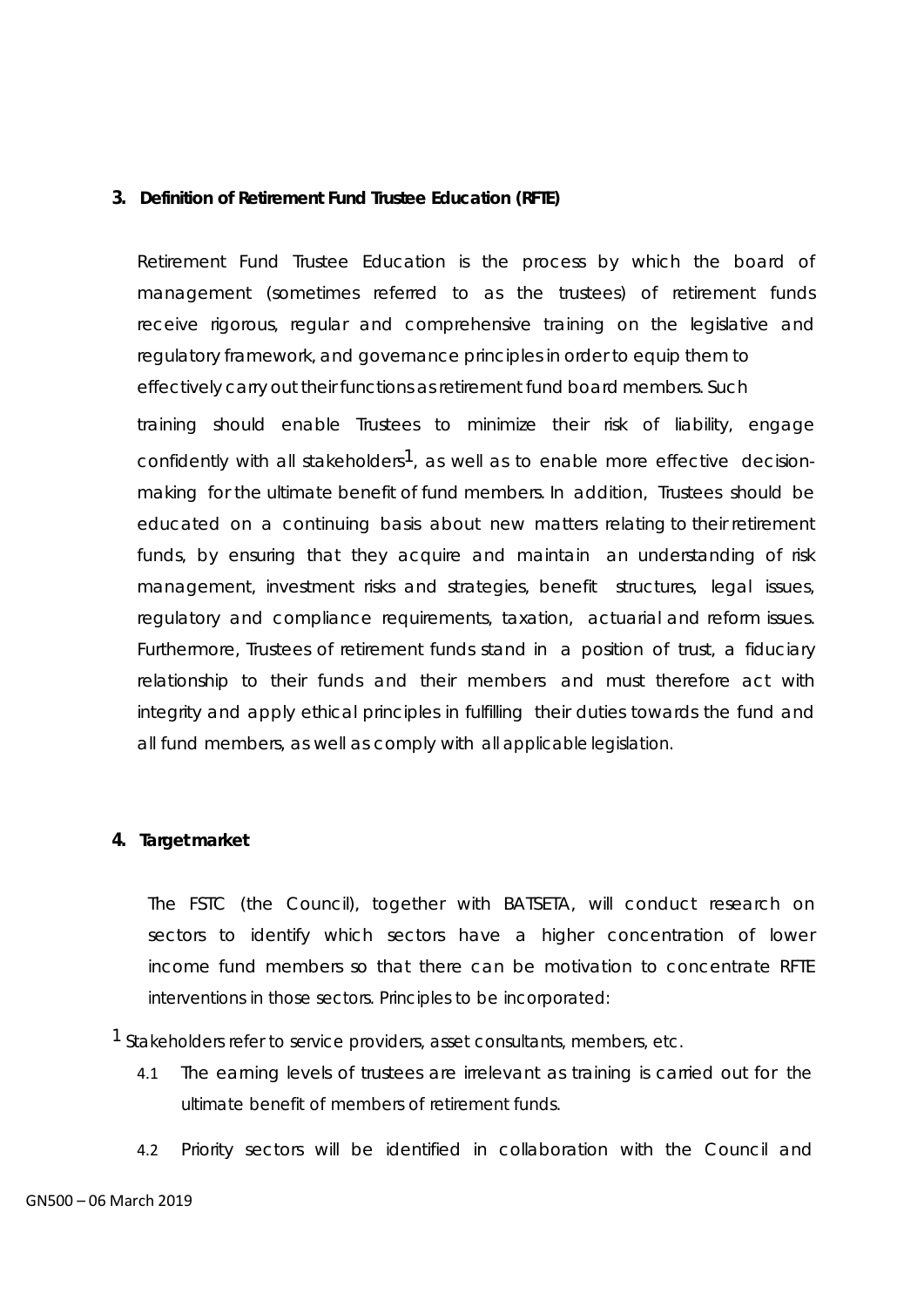BATSETA. The Council encourages the training of priority sectors, i.e., those sectors that have high concentrations of lower income employees.

- 4.3 As retirement funds must have at least 50% of Trustees nominated by fund members with the remainder being employer nominees, the training of each Trustee should count 100%.
- 4.4 The training of trustees of umbrella funds should be considered on a case by case basis based on the level of independence of the fiduciary from the administrator of the scheme.
- 4.5 The Council intends to engage with the DTI to include an incentive, being the allocation of points for skills development, to employers who release employees who are Trustees for RFTE interventions.

# **5. RFTE program definitions**

## 5.1 **Interactive initiatives/ programs**

An interactive initiative is defined as any initiative where there is active interaction between the facilitator, i.e., a presenter or another appropriate medium, and the target audience. These will include but are not be limited to:

- 5.1.1 Face-to-face, classroom type initiatives;
- 5.1.2 Workshops and seminars;
- 5.1.3 Industrial theatre and other edutainment programmes which are facilitated with an audience.

The above initiatives can be supplemented by a blended learning approach such as, but not limited to, an on-line learning approach which includes assessments.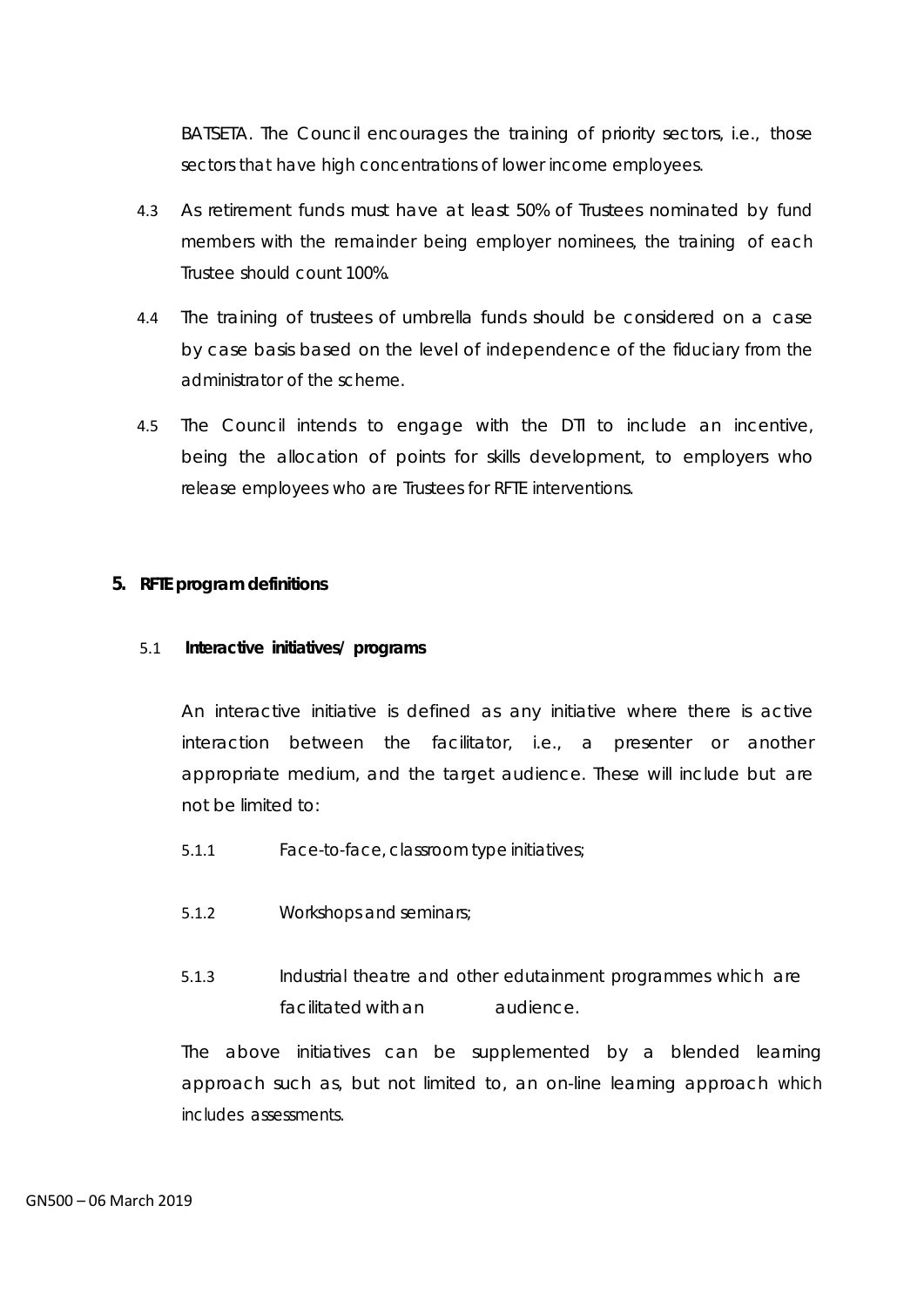## 5.2 **Awareness initiatives/ programmes**

- 5.2.1 Awareness projects include providing *basic information* using tools and mechanisms not including advertisements but including information in the media as well as other mediums, such as radio, television and print, billboards, guides, booklets, brochures, pamphlets/leaflets, cell phone, the social media, the internet and other similar mediums.
- 5.2.2 Awareness projects do not include in-depth education and/or recognised education methods.

# **6. RFTE Standards**

# 6.1 **Appropriateness**

RFTE programs must meet the identified needs of, and be directed at, trustees of retirement funds, with the aim of enabling trustees to effectively exercise their fiduciary responsibilities towards members. The outcomes of such programs must be measurable.

# **6.2. RFTE Service providers**

- 6.2.1 To avoid potential conflicts of interest, training providers should be independent from product providers. and not provide any other services to retirement funds.
- 6.2.2 The training provider should be a registered entity with appropriate governance and management structures in place. Should the training be delivered by an individual, the individual should have relevant qualifications and experience to do so.
- 6.2.3 The training provider should have appropriate B-BBEE credentials and be able to provide supporting documentation, e.g., B-BBEE certificate or an affidavit.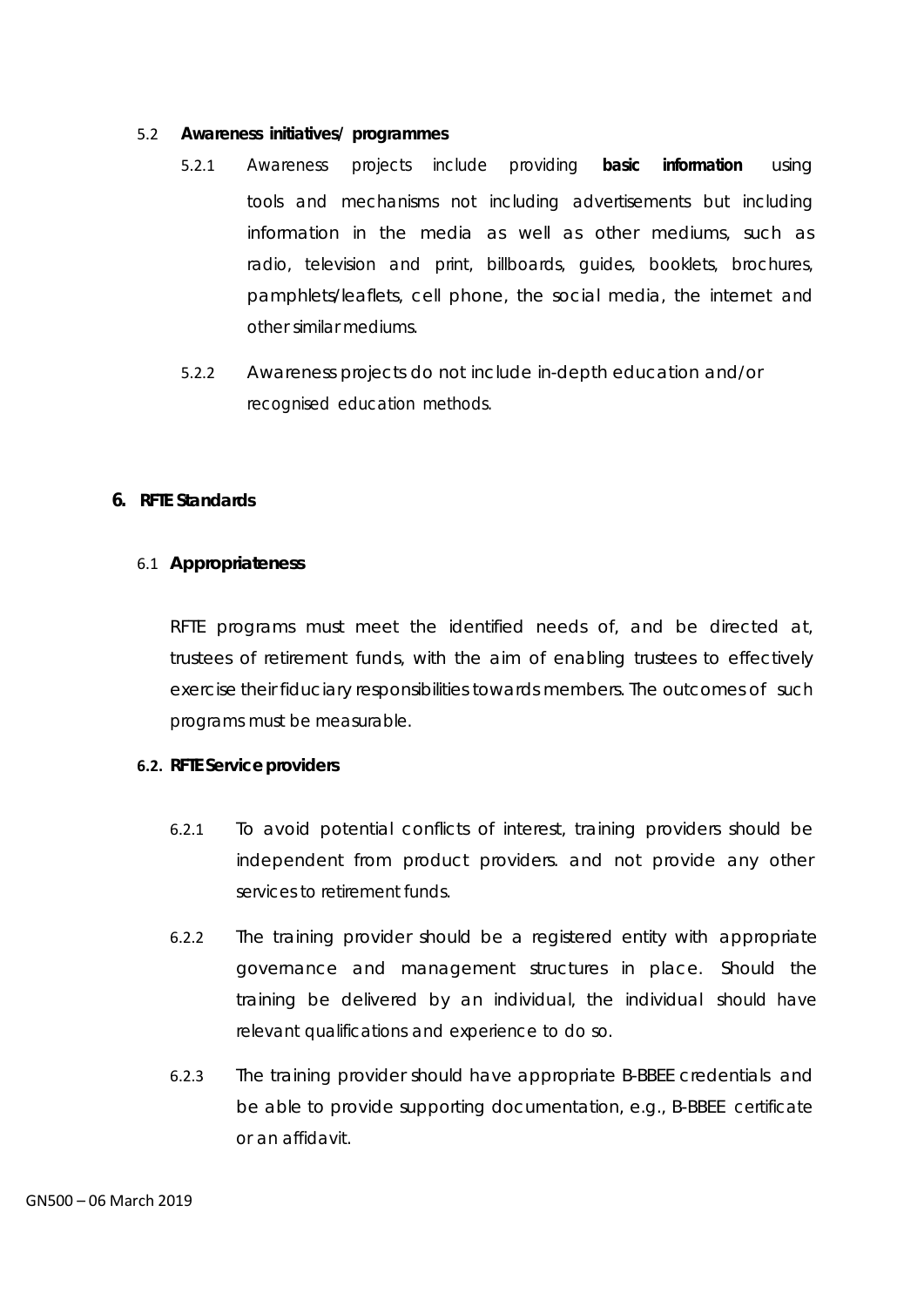- 6.2.4 An appropriate agreement, such as a service level agreement, must be in place in order to optimise quality implementation of training projects.
- 6.2.5 The training provider and/or individual who delivers the training intervention must be suitably qualified in their field, i.e. must be able to prove qualifications and experience in their fields.

## **6.3 Measurability / Impact**

- 6.3.1 Monitoring and evaluation (M&E) should form part of every RFTE initiative in order to optimize quality of content and delivery by service providers, as well as assess whether the programme objectives and learning outcomes (such as knowledge transfer) and enhanced execution by participants of their responsibilities as Trustees have been achieved.
- 6.3.2 M&E practitioners should be fully independent from the service providers who prepare or present RFTE training. Such independence must be demonstrable at all practical levels, but especially in respect of ownership, financial incentive and income source. In circumstances where the training provider(s) and the M&E function forms part of the same wider organization, a suitably robust structural mechanism should be established to demonstrate effective independence of the M&E function from the training function, using separate line reporting, management incentives, budgets and the like.

### **6.4 Branding**

6.4.1 RFTE should not be overt marketing. However, branding should be allowed, as this could assist companies in creating a trusted brand in the market and may also ensure the use of quality service providers as the companies brands will be at stake.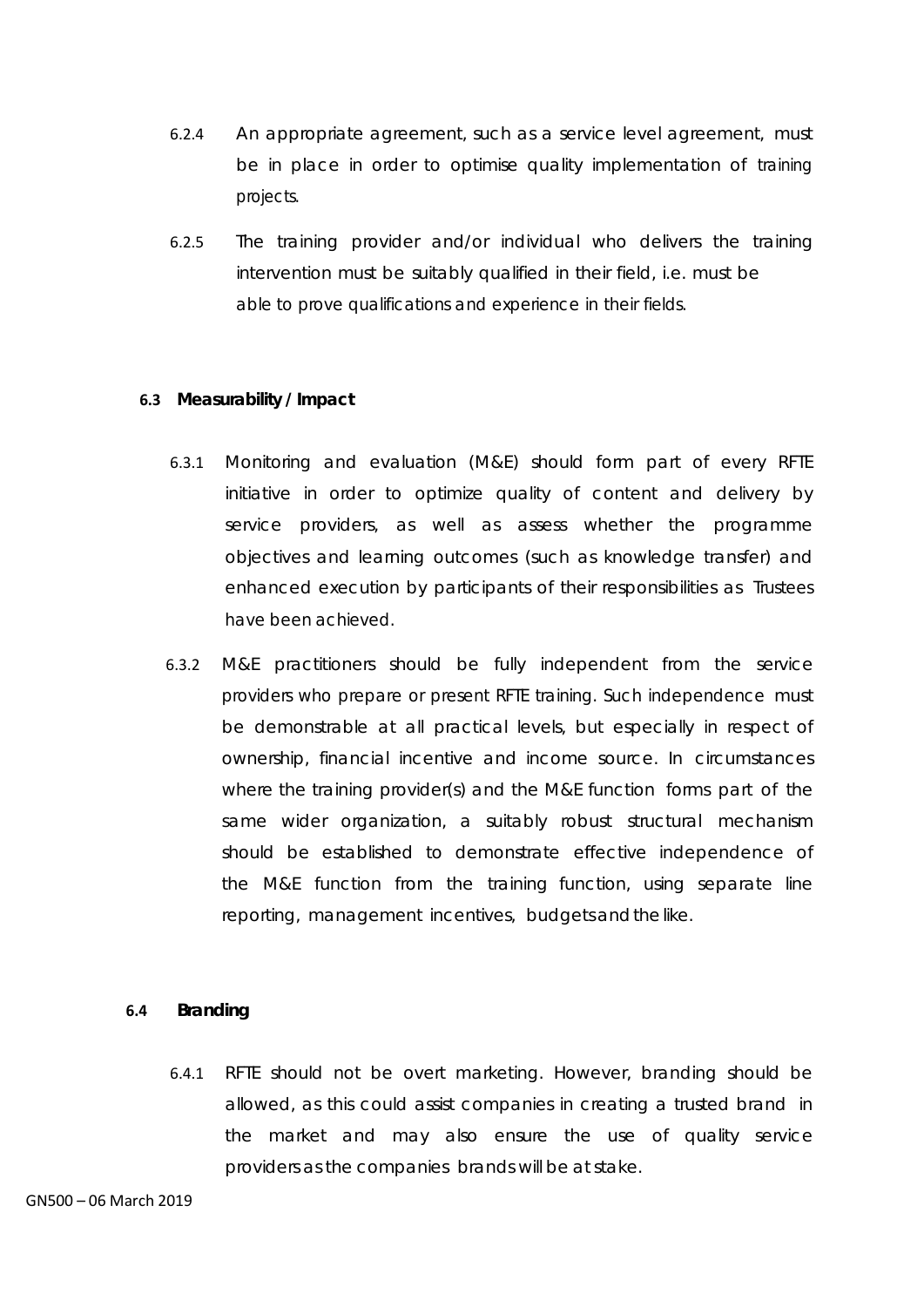- 6.4.2 Any image branding by FSC participants or individual financial or educational institutions should be appropriate, and not overwhelm the educationalcontent.
- 6.4.3 The content should be generic and product type related and not related to a brand specific product.
- 6.4.4 Specific product or service marketing will not count as consumer education.
- 6.4.5 There will be no branding in the education content itself. Branding will be allowed in the following manner:
	- 6.4.5.1 **Booklets:** The logo and the pay-off line on the cover for branding is limited to a maximum of 10% of the cover.
	- 6.4.5.2 **Posters and other aids not in booklet format**: The logo and payoff line in the footer limited to 5% of the area of the material.
	- 6.4.5.3 **Radio/ Television**: Lessthan5%ofairtime.
- 6.4.6 The quality of the branding should generally be consistent with that of the education content, e.g., all full colour, or all black and white.

### **6.5 Affordability and fair value**

- 6.5.1 RFTE must be given free of charge to Trustees.
- 6.5.2 Costs covered by service providers and/or retirement funds can include reasonable travel and accommodation expenses.
- 6.5.3 Gifts to Trustees by service providers are strongly discouraged and the value of these gifts cannot be counted towards FSC Points.